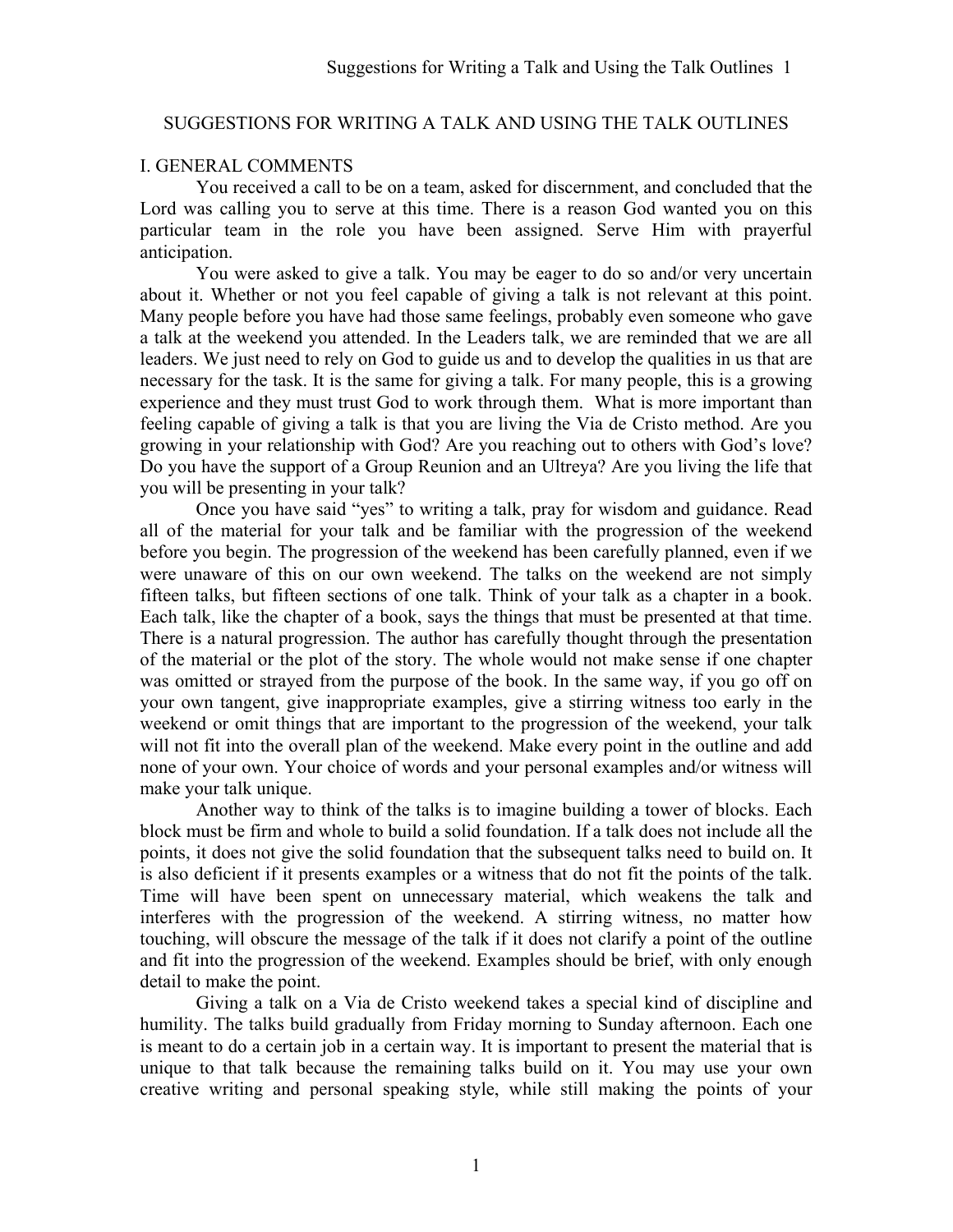particular talk. The talks should catch and retain the attention of the participants and fit into the purpose of the talk in the progression of the weekend. They should not sound "canned". It is customary to write out your talk. It will keep your talk concise, avoid rambling, and stay within your time limit. Once it has been critiqued at a team meeting, your talk should not be changed without the consent of the rector/a.

If you are asked to give a talk for the second time, do not use your old talk. Each talk should be written for a particular weekend. In the time that elapsed, you have grown in your relationship with God and in your understanding of the Via de Cristo method. You may now have an example or a witness that is more current and more relevant. If it is fresh for you, the participants will respond to that.

It is important to use inclusive language. If it is a men's or women's weekend, use the appropriate gender pronouns in your talk. There are a few secretariats that sponsor coed weekends. Be sensitive to use of gender if you are giving a talk on one of these weekends. It is also important to be aware that there are participants who are married, single, divorced or widowed. Differences in national origin, race and age should also be considered when choosing examples and witnesses.

Each talk, in its own way, should do two things. First, it explains a part of the picture or method. Second, it urges and/or inspires the participants to do what is presented and shows that it is possible. Each talk does this in its own way. Be sensitive to the progression of the weekend. The opening talks explain Christianity more generally and the participants are encouraged to develop and deepen a relationship with God. The final talks lay out a concrete method of sharing our faith in the world. Each one progresses, with definite steps, to inspire the participants into action. The later talks are to be given with more enthusiasm, including examples of how the Via de Cristo method of renewal has worked in their own lives.

There is also a development of several minor topics. These ideas do not have a talk assigned to them, but are developed gradually in several talks. For instance, layclergy relations are discussed in three talks: Layperson as Church in the World, Means of Grace (or Days in the Life or Sacraments) and Developing Christian Community Within Our Environments, each time in a different way. Spiritual direction is mentioned in several talks. The same is true of prayer, family life and the Church.

By making the Christian ideal seem attractive and attainable, the talks should evoke a desire in the participants to respond to God's love by developing or deepening their relationship with Him and by instilling in them a desire to share God's love with others. To do this they need the support of the Christian community. As the talks unfold, the participants will gradually see a vision develop and will stay interested until the end of the last day.

 It is good to be aware of the different responses possible during the weekend. For introverts the silent retreat may be welcome and allow them to go within. For others, it is frustrating to be with all these people and not be able to talk to them; they are more comfortable if they can talk with and connect to other people. Later in the weekend, the extraverts will be energized and the introverts may feel overwhelmed with too much togetherness and little or no time to process what they are hearing.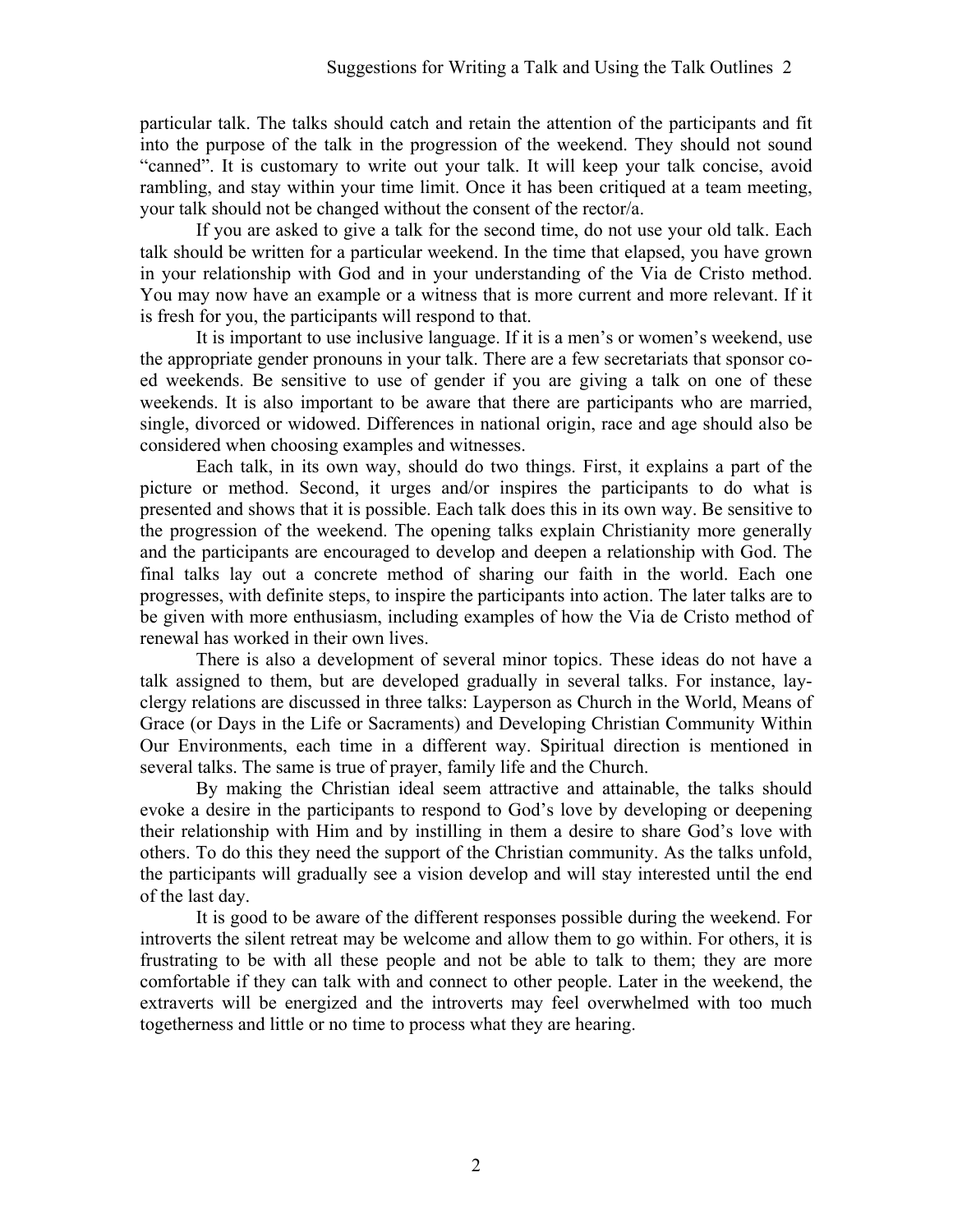#### II. PROGRESSION OF THE WEEKEND THURSDAY

 The first meditation Thursday night suggests that the participant "Know Yourself". The second meditation, "The Prodigal Son", reminds us that we, like the prodigal son, have often strayed away from our heavenly Father. God joyfully welcomes us home when we stray from Him, just as the father welcomed his son. When he was a long way off, his father ran to him joyfully. In the same way, our Father is waiting for us to come to Him. The spiritual retreat follows. It prepares the participants for the weekend by making them more aware of Christ's presence and by emphasizing the need to come to Him.

### THE FIRST DAY OF THE VIA DE CRISTO WEEKEND

 On Friday the intention is to bring the participants face to face with themselves. They grapple with the question, "Who am I?" The speakers present a new set of values and ideas about life, higher and more spiritual values than they may have had before. The purpose of the morning meditation, "The Three Glances of Christ", is to make the participants aware of the need to respond to God. They are given examples from the gospels of three persons on whom Christ directed His gaze. Each person will react differently, asking him/herself the question, "How will I respond?"

 The five talks on the first day clearly present the ideal of living the life of grace. The following are the important points of each talk:

### IDEAL (The Call to be Fully Human)

- Humans are the crown of creation because they have intellect, freedom and will.
- The balance between the intellectual, emotional and spiritual aspects of a person is a measure of human maturity.
- Self-giving is the measure of a person's human development.
- An authentic ideal gives purpose and meaning to life.
- You can discover your ideal by examining what you think about and how you spend your extra time and money.

## GRACE (HABITUAL GRACE)

- God's supreme ideal is that all of His children live in His grace and love.
- We are invited to a new relationship with God because of God's habitual grace.
- We can respond to God's invitation.
- Grace, a natural attribute of God, calls us to be part of the family of God.
- We are members of the family of our Father, living as brothers and sisters, with Christ as our brother.
- Grace is not based on our worthiness, but solely on God's divine nature.

## THE LAYPERSON AS THE CHURCH IN THE WORLD

- Christ did not intend merely to save individuals but to save the world. For this reason He founded the Church to continue His mission to the world.
- As members of the Church, the laity have a specific mission to the world and in the world to be fully Christian.
- Because responding to God's love changes our lives, we are called to penetrate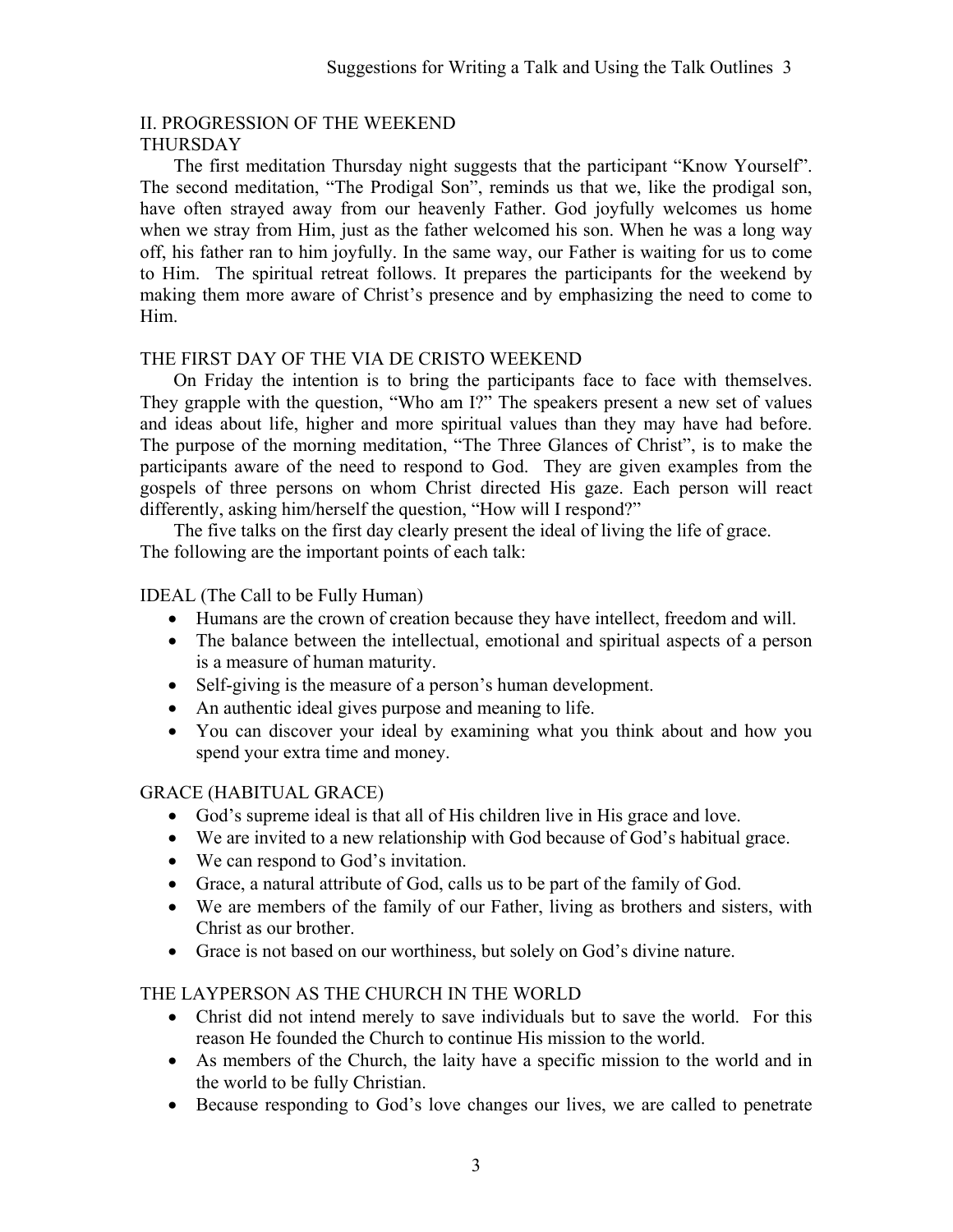and transform society through the power of the Gospel.

## ACTUAL GRACE

- Humans feel inadequate to participate in God's mission, but God has not left us alone.
- God offers us His grace and enables us to accept it and grow in faith.
- The Holy Spirit lives and works in us, enlightening our mind and inspiring our will.
- As the body of Christ, we are in this together.
- Palanca is the spiritual "lever" of prayer and sacrifice on the weekend and in our ministry.

At this point general palanca is introduced and the low-key approach ends.

## PIETY

- Piety arises out of our relationship with God.
- There are many types of false piety.
- Authentic piety is directing our whole life to God.
- We need to nourish our relationship with God through practices of authentic piety.
- Piety is a life-long process.

## THE SECOND DAY OF THE VIA DE CRISTO WEEKEND

 By the beginning of the second day, the participants begin to ask themselves: How can I attain this ideal of a conscious and growing life in Christ and how can I become an authentic, dynamic Christian? The talks on this day are geared to answer these questions by presenting a Christ-oriented sacramental piety that makes us more fully aware of being the people of God, the body of Christ. The participants are introduced to prayer as a personal conversation with their brother Jesus. They begin to feel a concern for their brothers and sisters in Christ. The second day begins with the meditation, "The Figure of Christ." The emphasis is on the humanity of Christ, the Christ who is living today, the Person who attracts so many to Him. The participants are invited into a personal, intimate friendship with Jesus.

## **STUDY**

- Christian study is not the same as the study of Christianity.
- The principle source of study is the Bible.
- Everyone studies throughout life.
- There are obstacles to study.
- There are remedies to overcome these obstacles.

## MEANS OF GRACE (A DAY IN THE LIFE, OR CHANNELS OF GRACE)

- We encounter Christ throughout life. He personally touches us.
- This enables us to lead fully Christian lives, sharing God's grace with others.
- Sacraments as means of grace.
- Baptism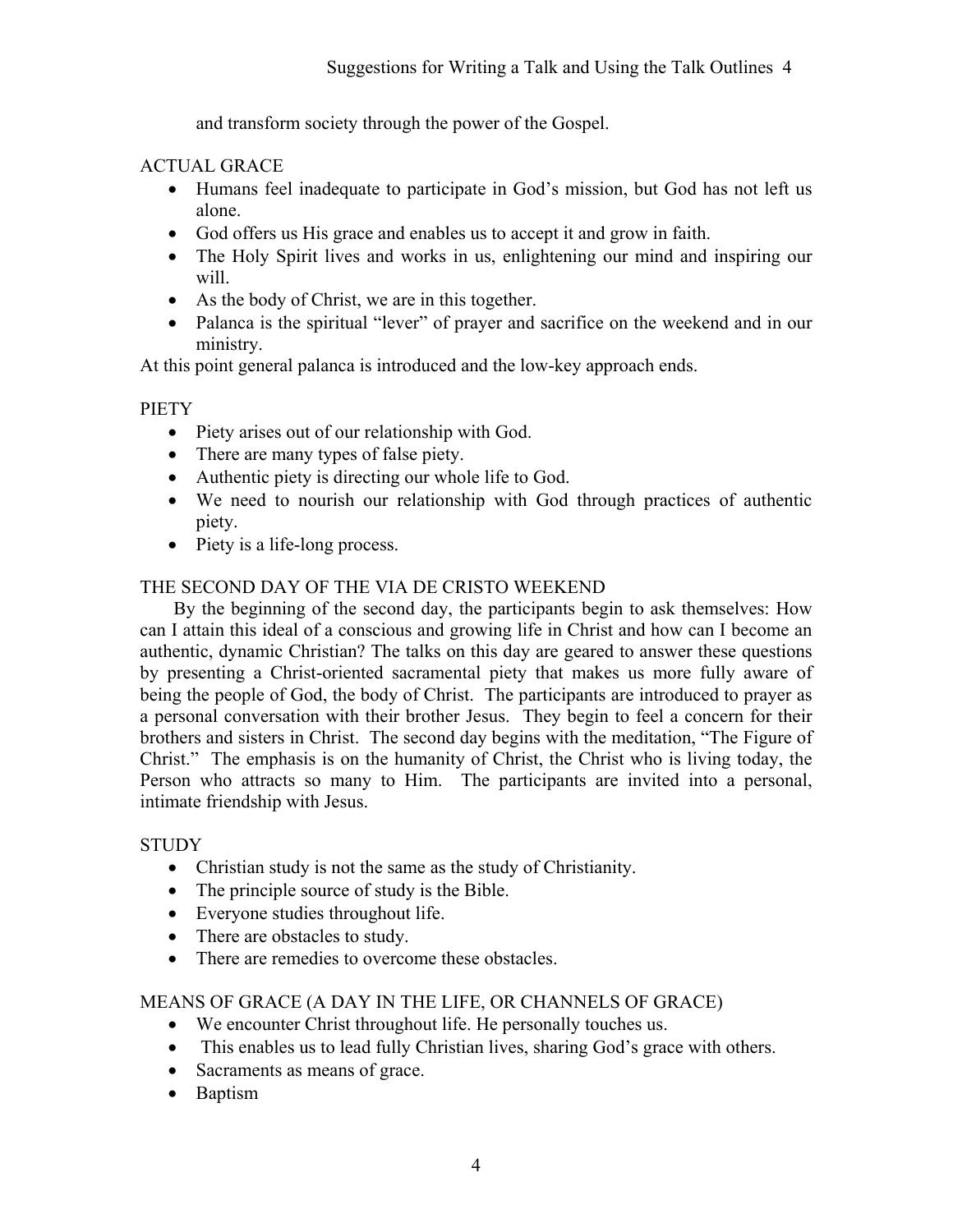- Holy Communion (Eucharist)
- Other events in our lives become grace-filled days in the life of a Christian.

## APOSTOLIC ACTION

- Apostolic action naturally follows piety and study.
- Apostolic action is anything we do with the sole purpose of sharing Christ with others and desiring that they have a relationship with Him.
- Apostolic action is non-manipulative.
- Apostolic action's purpose is to infuse Christ's ideal into the world.
- Friendship is the key to sharing Christ with others.

## OBSTACLES TO GRACE

- Sin is a reality, a failure to live as we should.
- Obstacles are sin, Satan, the world and our own flesh.
- Obstacles in the attitudes of our hearts and minds frustrate our growth in grace.
- There are influences in our society that encourage us to sin.
- Obstacles are tests of our love and reminders to love God and others more.
- Prayer, spiritual direction and Christian friendship are among the remedies for overcoming these obstacles.

## LEADERS

- Each person is a leader in his/her personal environments.
- Natural and supernatural qualities of leaders can be developed through enhancing loving characteristics.
- Transforming the world depends on each individual Christian.
- Each individual is responsible to offer all of his/her individual talents in service to God in his/her natural environments.
- The group is more than the sum of its individual members when influencing an environment for God.

## THE THIRD DAY OF THE VIA DE CRISTO WEEKEND

 By the beginning of the third day, most of the participants are beginning to feel renewed, committed, and filled with enthusiasm. On the first day they encountered themselves. On the second day they entered into intimate friendship with Christ. Today their thoughts are projected out into the world. They are told how they can share Christ with others in the world in which they live. The third day is a call to apostolic action. The day begins with the meditation, "Christ's Message to the Participant." The participants hear that Christ is counting on them: "I have chosen you and have appointed you, that you should go and bear fruit."

## THE STUDY AND EVANGELIZATION OF THE ENVIRONMENT

- Christianity is lived in community.
- We need to study our environments in order to change them.
- God gives us what we need to evangelize our environments--to make them more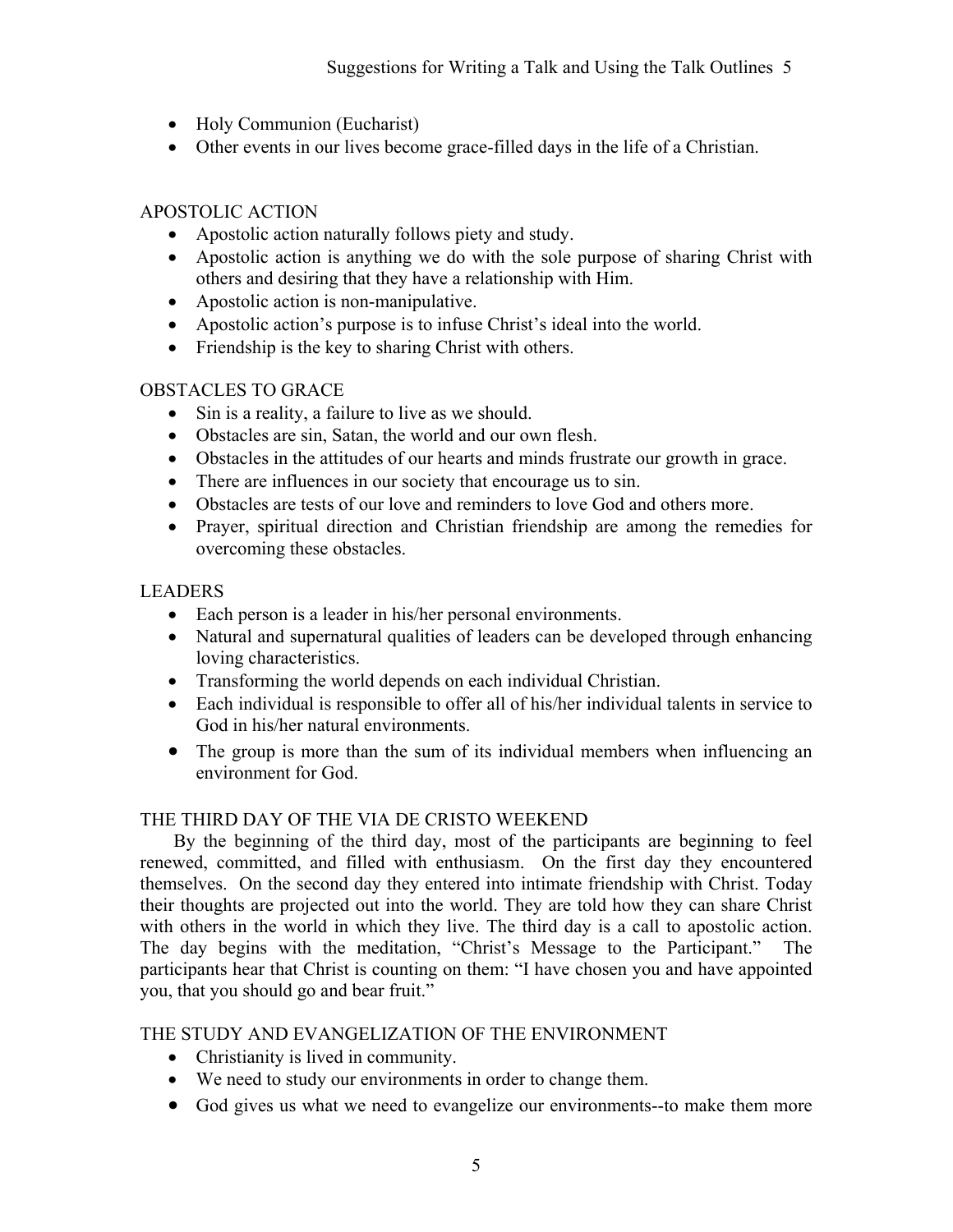Christ-like.

• This is accomplished by working with others who share our mission.

# LIFE IN GRACE (CHRISTIAN LIFE)

- The practices of piety provide a practical program for spiritual growth.
- The Piety section of the reunion card is explained, including spiritual direction and the importance of prayer.
- Our practices of piety will change and deepen as we grow spiritually.

# DEVELOPING CHRISTIAN COMMUNITY WITHIN OUR ENVIRONMENTS

- Our mission is to transform our environments into living Christian communities.
- We are to form Christian communities in our environments.
- The purpose of Christian community is the evangelization of the world.
- God gives the community what it needs to accomplish this goal.

# GROUP REUNION AND ULTREYA

- The principal problem in living the Christian life is perseverance.
- In order to persevere, one must be in community with others who are also striving to live the life of Christ - a balanced life of piety, study and apostolic action.
- Group reunion is the deep relationship of a few close friends friendship and accountability raised to the level of the divine.
- Ultreya, the reunion of groups, includes a broader spectrum of the Christian community to support our mission.
- Without Ultreya it is harder for a group reunion to reach its purpose of sharing Christ with the world.

# FOURTH DAY

- We each have a responsibility to carry out the mission entrusted to us.
- It is not easy, but the Via de Cristo method helps us persevere.
- Christ is the cornerstone and source of our ability to persevere.
- Each person's call to apostolic action is unique.
- Life is living the Via de Cristo.

# III. PROGRESSION OF EXAMPLES AND WITNESS IN THE TALKS.

This is an overview of how to use examples and witness in the talks. A more in-depth discussion is included in the specific talk outlines under the heading "Suggestions for Writing This Talk."

# THURSDAY

 Thursday evening the participants are usually nervous and uncertain. They know no one or just a few people in the group that has gathered. Although the team tries to make them feel at ease, the unknown brings with it a certain amount of anxiety even for the most confident participants. The team, on the other hand, is excited and eager. Being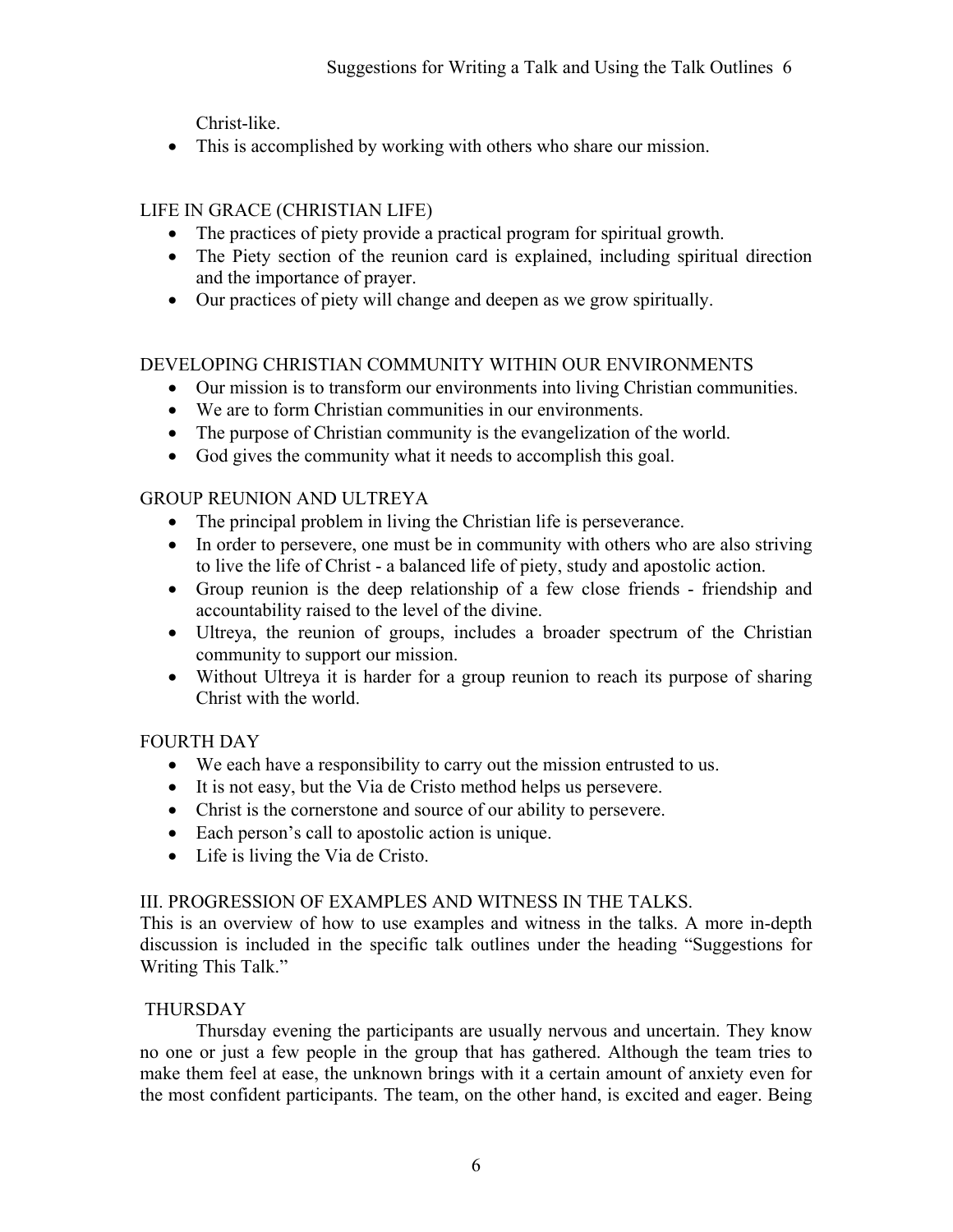sensitive to the participants and their feelings of anxiety are important. Keep the progression of the weekend in mind.

#### FRIDAY

 The first day presents the life in grace as the fundamental ideal of Christian life. The most common mistake is saying too much. The talks are low-key and do not use the actual experiences of the speaker in the same way that later talks do. The talks should be clear, natural and presented with conviction. The participants are told clearly what a great thing s/he is called to do and urged to do it. The use of illustrations and examples is carefully controlled.

### IDEAL

 The first talk is difficult to prepare, and for this reason it should be assigned to an experienced team member. It is very matter-of-fact in presenting the material. There is no prayer, no mention of God or any use of scripture, no matter how tempting it is to slip it in. The first three meditations, two on Thursday evening and one Friday morning, have challenged the participants to look at their relationship with God. Without saying it directly in the talk, many participants will already be thinking that a life with God should be his/her ideal. All examples should be short, to the point and not religious in nature. It is essential that this talk remains secular and does not deviate from its purpose.

### ACTUAL GRACE

 Given by clergy, this talk presents the life in grace as the Christian ideal. It, and all the talks that follow, begin with prayer. The use of scripture is introduced.

## LAYPERSON AS CHURCH IN THE WORLD

 This talk remains low-key. Examples are not stirring testimonies, but concrete examples of the Church active in the world. Scripture is used in this talk.

## ACTUAL GRACE

 This talk ends with the presentation of general palanca and the low-key approach ends.

#### **PIETY**

The Piety talk presents the example of a person who is living the life of grace. It includes how the speaker came to realize what directing one's life to God means and the difference this has made in his/her life. Being the first talk with a personal testimony, Piety often has a significant impact on the participants. It must be presented with conviction and enthusiasm. The participants see that it is possible to live a life dedicated to God because the speaker presents a life that has done this successfully.

#### **SATURDAY**

 While echoing the message of Friday, the second day talks patiently explain how it is done--what each person must do to live the Christian ideal and become a leader for Christ. Each talk presents the participant with one part of the process. Each talk is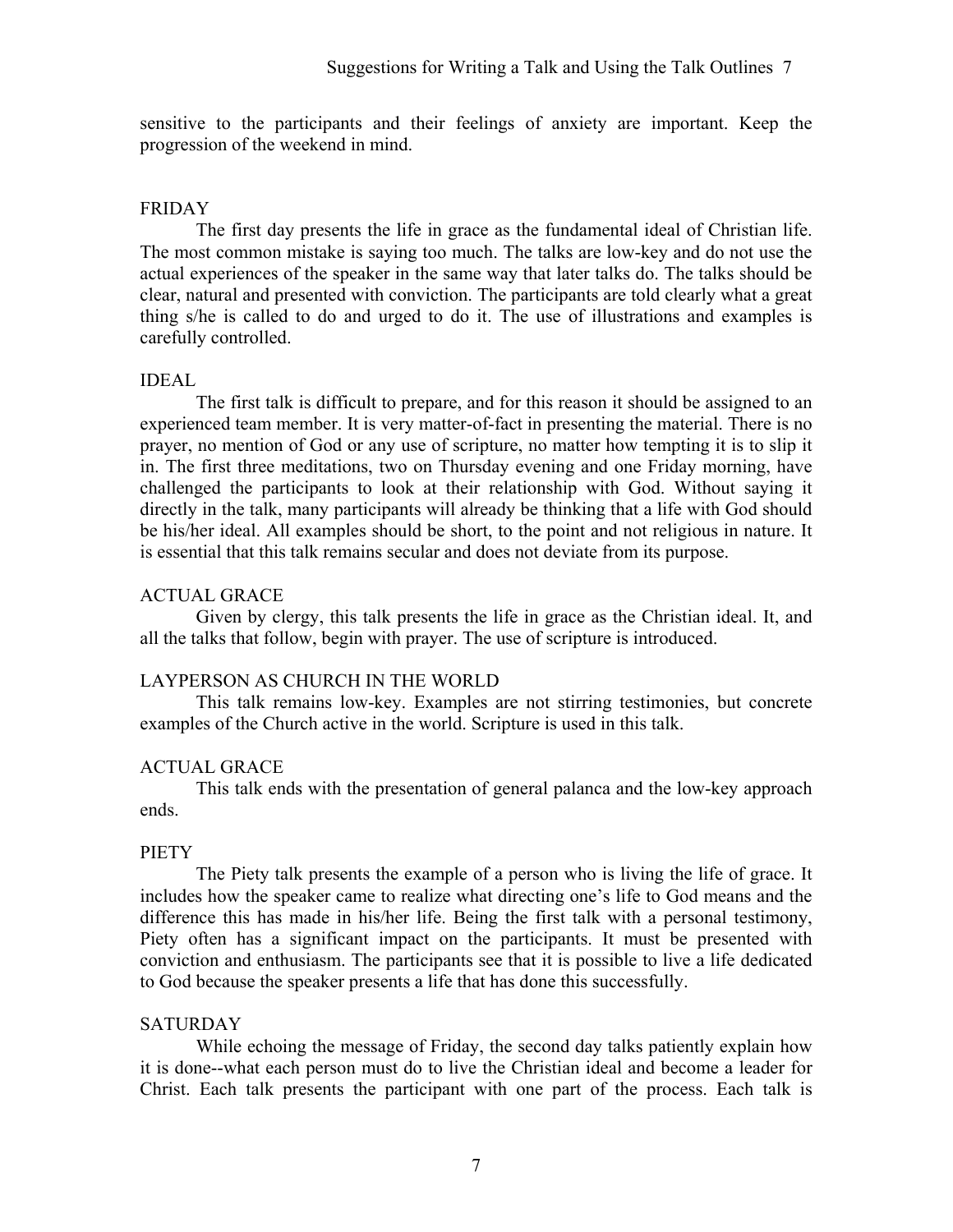explanatory in nature and explains how the method works. The speaker needs to be aware of not saying too much. Examples are primarily explanatory and show how the method worked in the life of the speaker. They are not to be inspirational in the way the Sunday talks are. The focus is individual and personal.

#### **STUDY**

 The Study talk is meant to explain Christian study and why it is important. The examples are explanatory in nature and illustrate the study method that has worked for the speaker in deepening his/her relationship with God and in discerning God's will for his/her life.

#### MEANS OF GRACE (A DAY IN THE LIFE, CHANNELS OF GRACE)

 This talk is given by clergy. It discusses the sacraments--God touching us in everyday things and throughout life.

#### APOSTOLIC ACTION

 The talk presents a method of personal evangelism and shows how it works. Apostolic action is the natural response of a Christian who has experienced God's unconditional love and wants to share it. The witness in the talk is sharing the speaker's response to God's love. S/he introduces his/her friend, Jesus, to a friend. Make a friend. Be a friend. Bring your friend to Christ.

#### OBSTACLES TO GRACE

Obstacles to Grace is given by clergy. It discusses some of the obstacles we face when trying to live the life of grace. It also presents remedies to these obstacles.

#### LEADERS

 Leaders is the inspirational talk of the day and summarizes the day in a moving way, showing that what has been presented during the day works. The speaker shows what a person can do when living the method that was presented. It includes examples of the natural and supernatural qualities of a leader, a person who is putting all s/he is into being a Christian. In his/her own way, everyone is a leader in his/her environment.

#### **SUNDAY**

The third day explains further what it means to be a Christian leader, but does it on a different level. Up to this time the focus has been on the individual. This now changes to focus on the environment in which a person finds him/herself and his/her relationships with others in these environments. The talks stress how the participants must co-operate with other Christians and form Christian community with them. It fills out the vision of how the Church and the individual Christian can function in the modern world. It takes a deepening relationship with Jesus Christ and relationships with our brothers and sisters in Christ to give us the support and encouragement we need. This involves the presentation of a method. Each talk presents its part of the method. The participants are given instructions on how the Via de Cristo method works. It also provides a vision of the Church as a Christian community that is accomplishing something. The talks are strong, urgent, confident and triumphant. He is risen! He has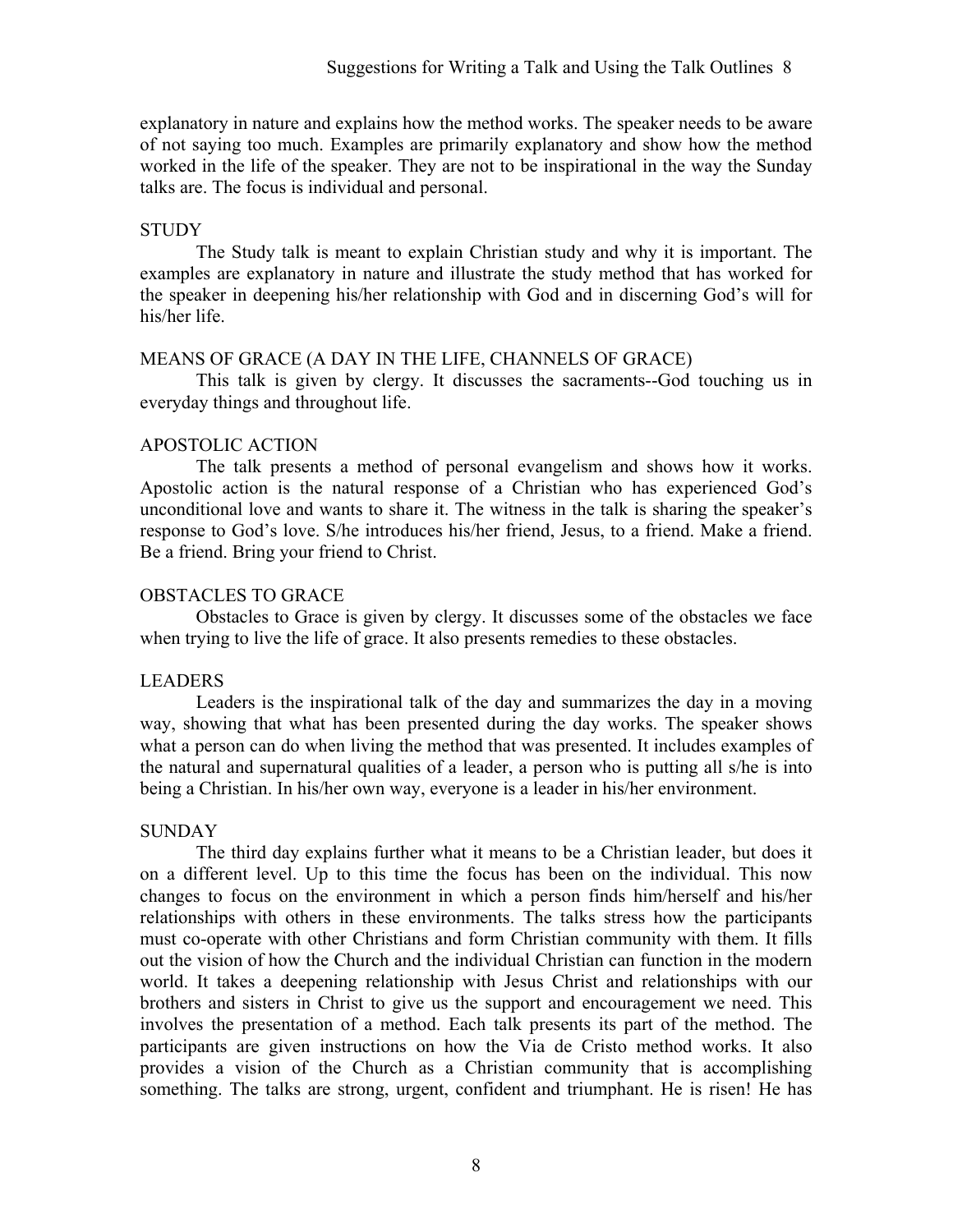overcome the world! He is present in His Church, still overcoming the world! Examples need to show a Christian community working together to evangelize an environment. The participants should have the feeling that there is such a community, they can fit into it, and they can also be successful in sharing Christ with their world.

#### THE STUDY AND EVANGELIZATION OF THE ENVIRONMENT

This talk introduces a new concept. Our environments are those groups to which we belong. As Christian leaders we should be having an impact on those environments in order that they become more Christ-like. Eduardo Bonnin, the founder of Cursillo©, thought that this talk presented a concept that most participants had not heard before. The first talk of each day, including this one, is explanatory in nature. It must be clear, systematic, specific and concrete, laying out a method. It presents specific examples of things to think about when planning to influence an environment for Christ and working with individuals in that environment. It gives practical methods that produce positive results.

#### LIFE IN GRACE (CHRISTIAN LIFE)

This is the final clergy talk. (In some movements it is given by a layperson.) It presents spiritual direction as one method of persevering in the Christian ideal and discusses the Piety section of the reunion card.

#### DEVELOPING CHRISTIAN COMMUNITY WITHIN OUR ENVIRONMENTS

The remaking of society can only be accomplished through the building of selfgiving Christian communities developed within our environments. The appropriate witness in this talk is the example of an environment being transformed by a group—a practical example and living story of Christians working together to change the spirit of an environment to be more Christ-like. It is to be joyful and inspirational, leading the participants to believe that they can do this too.

#### GROUP REUNION AND ULTREYA

This talk introduces the Via de Cristo method of persevering. It is the living example of a person who is part of a Group Reunion that supports the deepening of his/her faith and encourages him/her to share Christ with others in order to transform his/her environments. S/he also witnesses to the support of the greater Christian community through Ultreya. "This method works!" is the message of the talk. It is not possible, at best very difficult, to persevere alone. We need the support of our relationship with Christ and our relationships with our brothers and sisters in Christ to persevere. The witness in the talk shows how this worked in the life of the speaker. As in the previous talk, the emphasis is not how the Christian community supported the speaker through a difficult time, but supported his/her reaching out to others with Jesus' love and forming Christian community with them. It is inspirational in nature and witnesses about a method that works.

#### THE FOURTH DAY

This talk emphasizes what has been presented in the previous talks and is another example of someone living the Via de Cristo method by influencing those around him/her